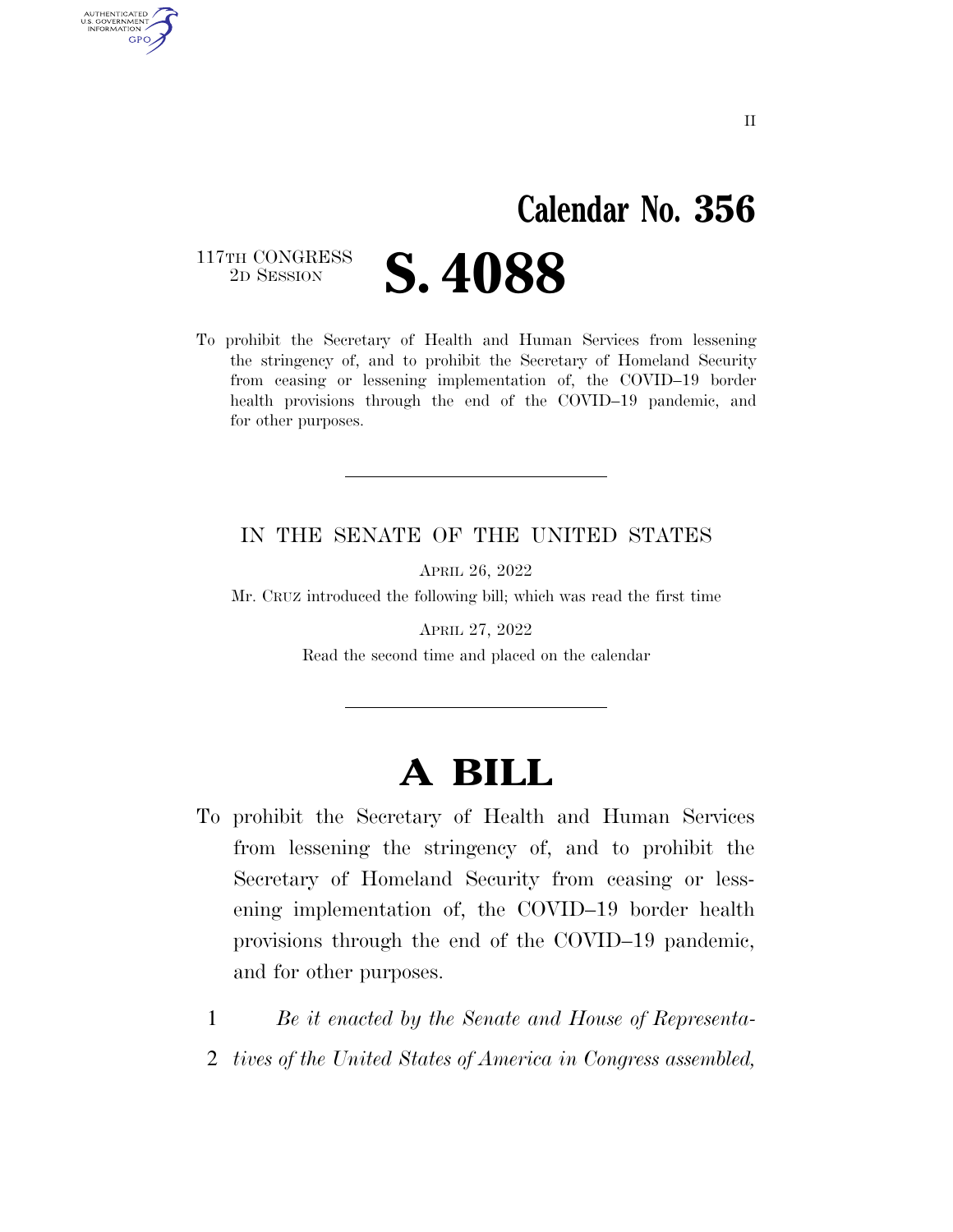**SECTION 1. SHORT TITLE.** 

 This Act may be cited as the ''Protecting Americans from Unnecessary Spread upon Entry from COVID–19 Act of 2022'' or the ''PAUSE Act of 2022''.

#### **SEC. 2. MAINTAINING THE STRINGENCY OF COVID–19 BOR- DER HEALTH PROVISIONS THROUGH THE END OF THE PANDEMIC.**

 (a) HHS.—The Secretary of Health and Human Services shall not remove, or lessen the stringency of, the COVID–19 border health provisions unless and until—

 (1) the public health emergency declared for COVID–19 under section 319 of the Public Health Service Act (42 U.S.C. 247d), including renewals 14 thereof, is no longer in effect;

 (2) the public health emergencies declared for COVID–19 by all States, including renewals thereof, are no longer in effect; and

 (3) the Director of the Centers for Disease Control and Prevention reduces the travelers' health risk level for introducing, transmitting, and spread- ing COVID–19 in or from Canada and Mexico to Level 1.

 (b) HOMELAND SECURITY.—The Secretary of Home- land Security shall not cease or lessen the implementation of the COVID–19 border health provisions unless and until each of the conditions listed in subsection (a) is met.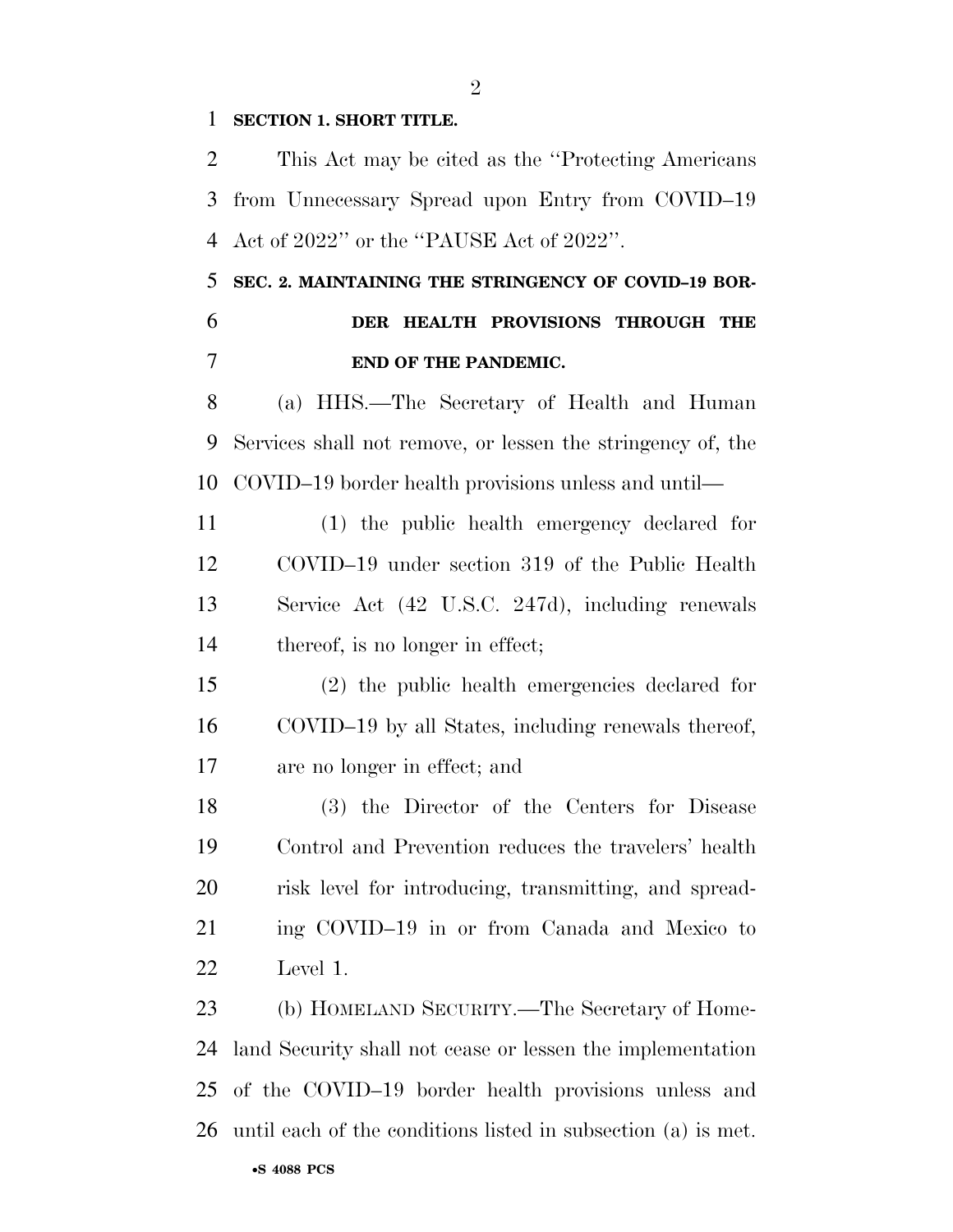(c) DEFINITION.—In this section, the term ''COVID– 19 border health provisions'' means the restrictions estab- lished under part G of title III of the Public Health Serv- ice Act (42 U.S.C. 264 et seq.; relating to quarantine and inspection) to prevent the introduction, transmission, or spread of COVID–19 from one or more foreign countries into the United States, including the order titled ''Order under Sections 362 & 365 of the Public Health Service Act (42 U.S.C. 265, 268): Order Suspending the Right To Introduce Certain Persons from Countries Where a Quarantinable Communicable Disease Exists'' issued by the Director of the Centers for Disease Control and Pre-vention on October 13, 2020.